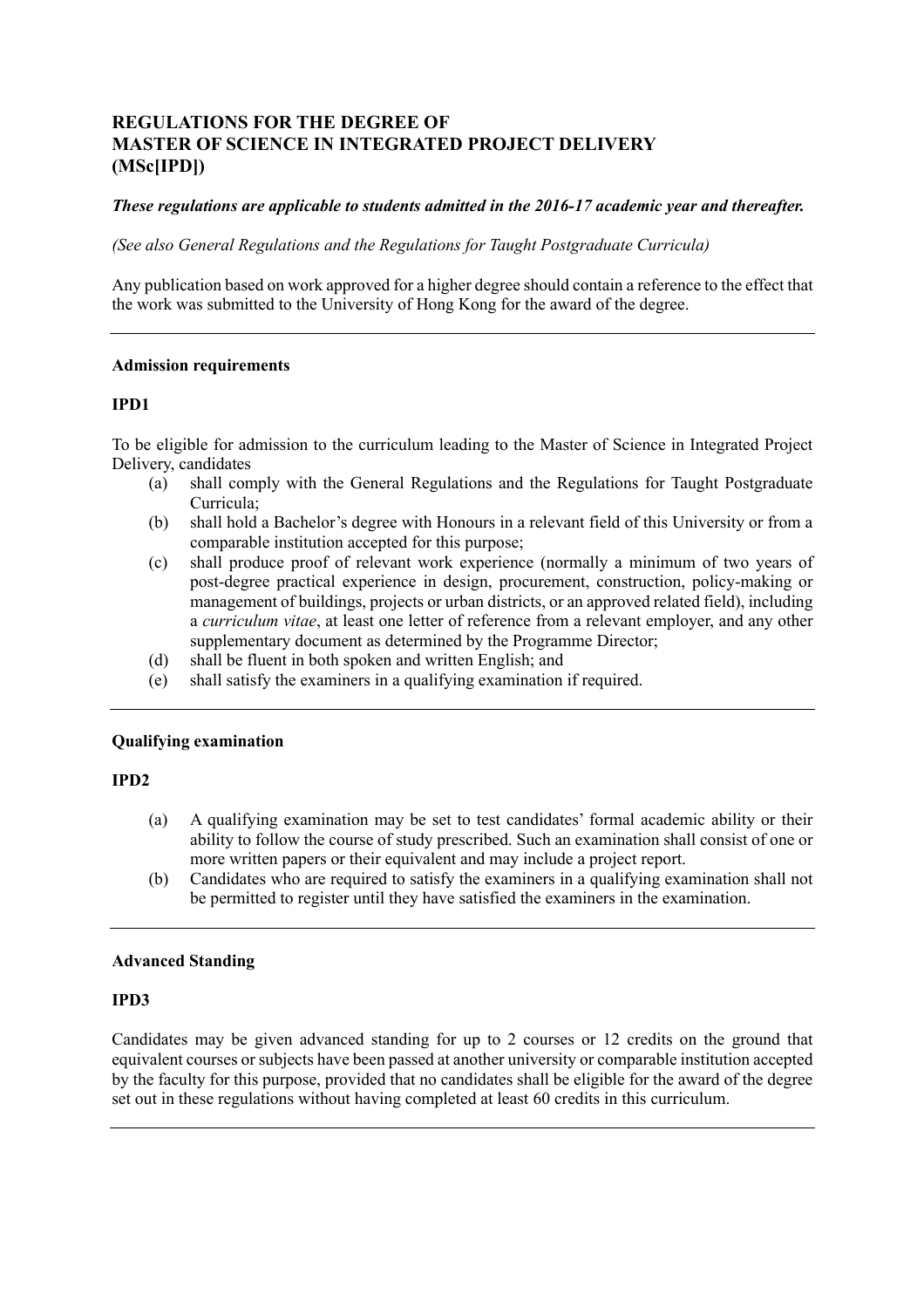### **Award of degree**

## **IPD4**

To be eligible for the award of the Master of Science in Integrated Project Delivery, candidates

- (a) shall comply with the General Regulations and the Regulations for Taught Postgraduate Curricula; and
- (b) shall complete the curriculum and satisfy the examiners in accordance with the regulations set out below.

## **Period of study**

## **IPD5**

 The curriculum shall normally extend over two academic years of part-time study. Candidates shall not be permitted to extend their studies beyond the maximum period of registration of three academic years, unless otherwise permitted or required by the Board of the Faculty.

## **Completion of the curriculum**

## **IPD6**

To complete the curriculum, candidates

- (a) shall satisfy the requirements prescribed in TPG 6 of the Regulations for Taught Postgraduate Curricula;
- (b) shall follow course of instruction and complete satisfactorily all prescribed written work and practical work where appropriate;
- (c) shall satisfy the examiners in all prescribed courses in any prescribed form of assessment; and
- (d) shall satisfy the examiners in attendance at workshops and other learning activities in the manner specified in these regulations and syllabuses in 72 credits of prescribed courses.

## **Capstone project**

## **IPD7**

 Candidates are to complete a Capstone experience that covers the whole of the curriculum and allows candidates to show that they have achieved all of the learning objectives.

## **Grading systems**

## **IPD8**

 Individual courses shall be graded according to one of the following grading systems as determined by the Board of Examiners: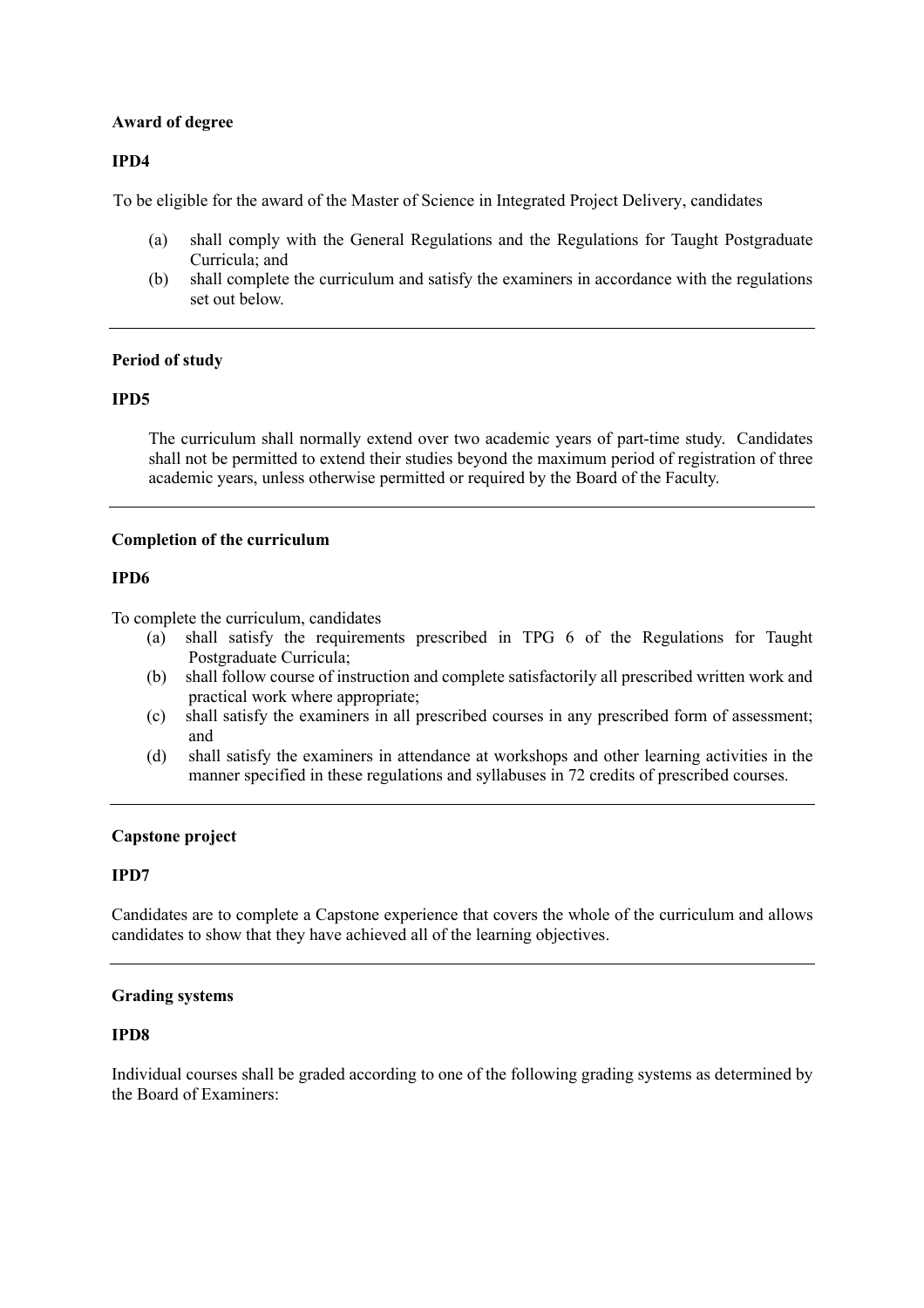| Grade       | Standard     | Grade Point |
|-------------|--------------|-------------|
| $A+$        | Excellent    | 4.3         |
| A           |              | 4.0         |
| $A-$        |              | 3.7         |
| $B+$        | Good         | 3.3         |
| B           |              | 3.0         |
| $B-$        |              | 2.7         |
| $C+$        | Satisfactory | 2.3         |
| $\mathbf C$ |              | 2.0         |
| $C-$        |              | 1.7         |
| $D+$        | Pass         | 1.3         |
| D           |              | 1.0         |
| F           | Fail         |             |

(a) Letter grades, their standards and the grade points for assessment as follows:

and

(b) "Distinction", "Pass" or "Fail".

Courses which are graded according to (b) above will not be included in the calculation of the GPA.

### **Assessment**

### **IPD9**

- (a) Candidates shall be recommended for discontinuation of studies under the provisions of General Regulation G12 if they have:
	- (i)failed to satisfy the examiners in three courses or more in any semester; or
	- (ii) failed to satisfy the examiners of any one course at the third attempt; or
	- (iii) failed to complete the curriculum by the end of the maximum period of registration; or
	- (iv) exceeded the maximum period of registration specified in the regulations of the curriculum.
- (b) Candidates who have failed to satisfy the examiners in fewer than three courses in any semester must repeat the prescribed course(s). must repeat the prescribed course(s).

### **Assessment results**

## **IPD10**

 On successful completion of the curriculum, candidates who have shown exceptional merit may be awarded a mark of distinction, and this mark shall be recorded in the candidates' degree diploma.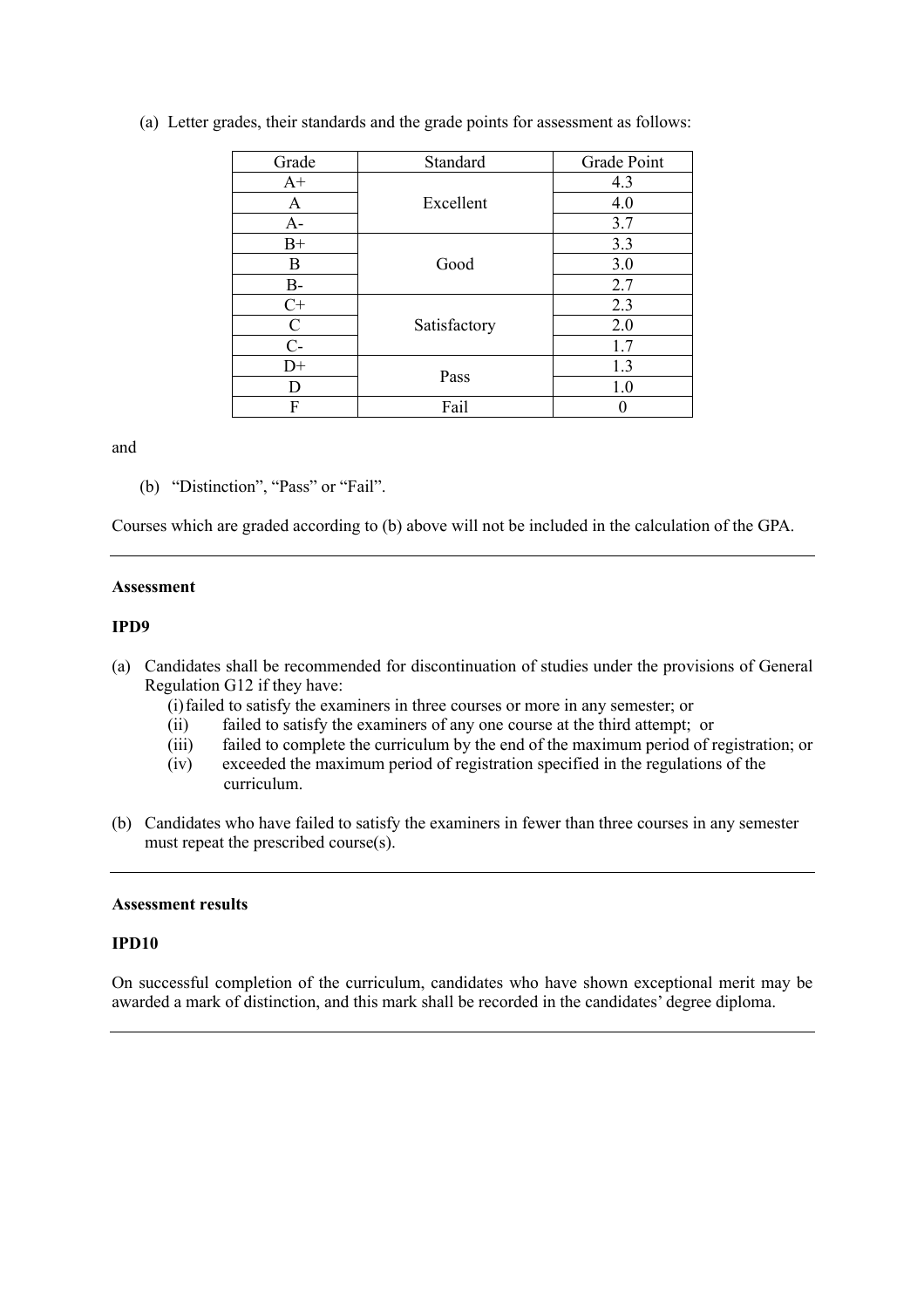# **SYLLABUSES FOR THE DEGREE OF MASTER OF SCIENCE IN INTEGRATED PROJECT DELIVERY (MSc[IPD])**

*These syllabuses are applicable to students admitted in the 2019-20 academic year.* 

*(See also General Regulations and the Regulations for Taught Postgraduate Curricula)* 

 Candidates entering the Master of Science in Integrated Project Delivery curriculum are required to complete 72 credits of core courses.

## **CORE COURSES**

### **Mode of Assessment**

 All courses will be assessed by examinations and/or continuous coursework assessment, unless otherwise specified. Assessment methods and criteria will be specified for each course in the course description and be approved by the course director in consultation with teachers delivering the course.

### **RECO7601** Innovation and processes (6 credits)

 This course covers innovation management and the concepts of business process engineering and workflow management, techniques and supporting tools, innovation and innovation management, innovations and the innovation process are explored and the impact of these on business models and business processes is explored. reengineering. It introduces the principles of business models, business processes analysis and design, technology management and product development, informative management. Case studies of

Assessment: 100% coursework

### **RECO7602 Procurement in integrated project delivery (6 credits)**

 This course examines the strategic and emergent issues in construction procurement: a definition of procurement systems; organising the project procurement process; culture; conventionally orientated to developmentally orientated procurement systems; Early contractor involvement (ECI); Integrated project delivery (IPD); virtual design and construction (VDC); DfMA; MIC and modular construction; use of digital technologies and procurement process implications; multiple performance criteria for criteria; the impact of culture on project performance. evaluating construction contractors; applying relational contracting in the supply chain; selection

Assessment: 65% coursework and 35% examination

### **RECO7603 Management theory and collaborative project management (6 credits)**

 This course examines fundamental knowledge in management theory and its application in construction procurement: the project organisation, company organisation, management theory and schools of thought, the project life cycle, organisation structure, team roles, change management. A major part of this course is a simulation of running a construction business.

Assessment: 100% coursework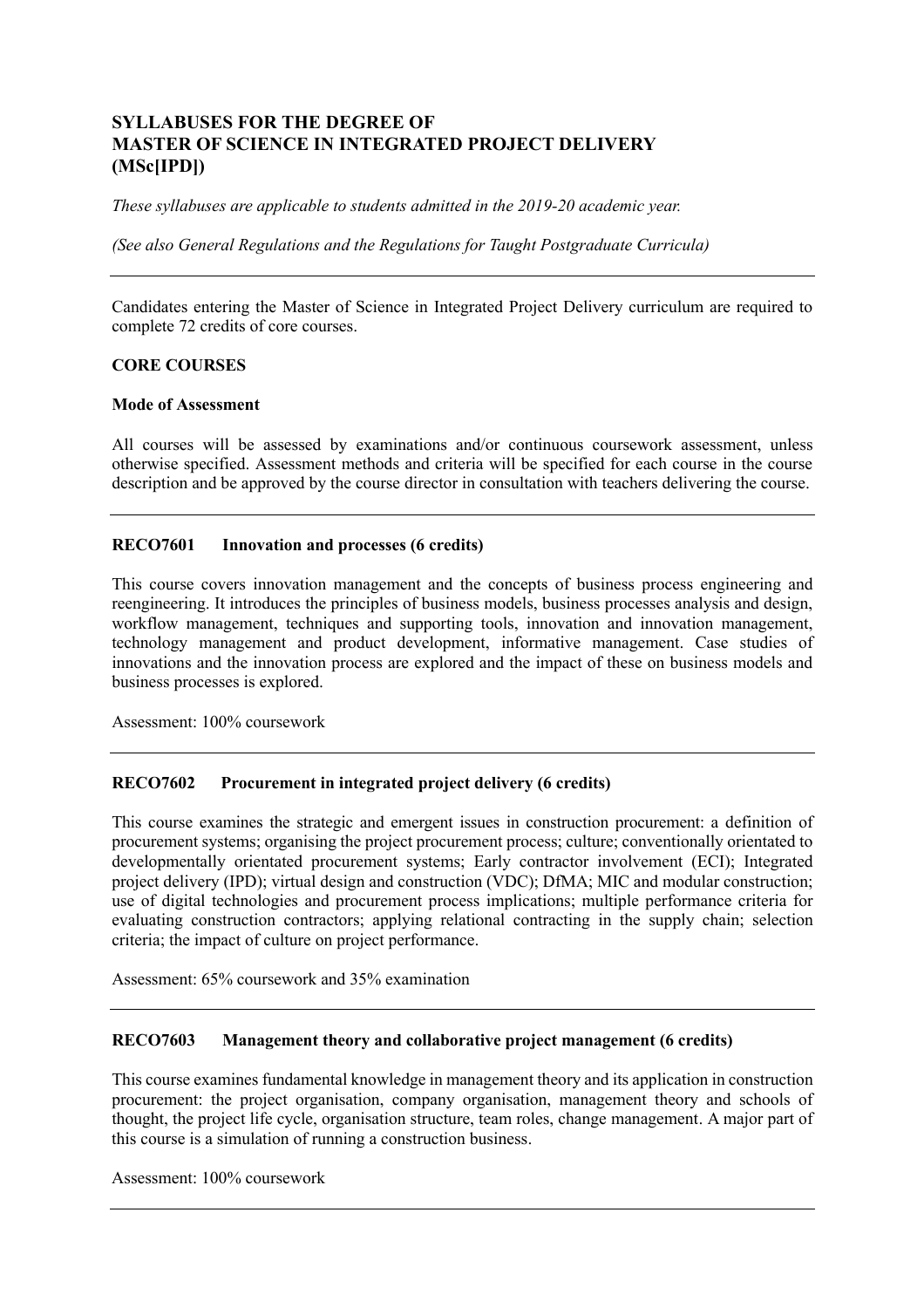### **RECO7604 Project Execution Planning (6 credits)**

 This course overviews the process of developing project specific BIM Execution Plans to support interdisciplinary information sharing and integrated design. The subjects include an overview of BIM uses to support project objectives, development of process models to plan model development and handoffs, documenting and measuring modelling competencies, planning the needed IT infrastructure for project needs.

Assessment: 50% coursework, 25% Case Study Presentation and 25% examination

### **RECO7605 Information Management (6 credits)**

 This course focuses on the tasks associated with informative and supply chain management, and their associated fundamental knowledge and information management theories. Information, human, monetary and resource flows; manufacturing and construction supply chain management; efficiency and responsiveness; integration through IT or common information management tools and techniques; inter-organisational, cultural and contractual issues; supply chain integrity.

Assessment: 60% coursework and 40% examination

### **RECO7613 Information Technology in Design and Construction (6 credits)**

 The course will provide an understanding of a range of novel information technology (IT) approaches in design, construction, and operational contexts. The course will include the concepts, theories, methodology, and comparative studies of IT innovations in construction from the early planning stage to the operational facility management stage. Both established IT solutions and emerging digital technologies will be introduced, while the evaluation and acceptance of new IT solutions and processes are emphasised. The course will incorporate hands-on practices and case studies to demonstrate and analyze the digital technologies for current construction processes as well as long term innovation purposes.

Assessment: 100% coursework

### **RECO7607 Understanding Industry Practice (6 credits)**

 This introductory course of Project 1 is designed to prepare the student for Project 2, Future Industry Directions, and must be completed satisfactorily before enrolment in that course. The course will allow student to explain and explore effective approaches to literature review and the case study methodology. including a full literature and industry review of the topic and a critical of the issue in a particular Students are required to submit a developed case study on an approved current issue in practice, industry context.

Assessment: 100% coursework

### **Future Industry Directions (6 credits)**

 This follow on from the introductory course, RECO7607 Understanding Industry Practice, is designed to enable the student to examine the specific emergent issue identified in the prior course and to conduct research in company industry or in a global context with a view to presenting a case for change, review or further research within the company or domain. The project can take the form of action research, secondment to another company or department or in-house workshops and seminars. The outcome of